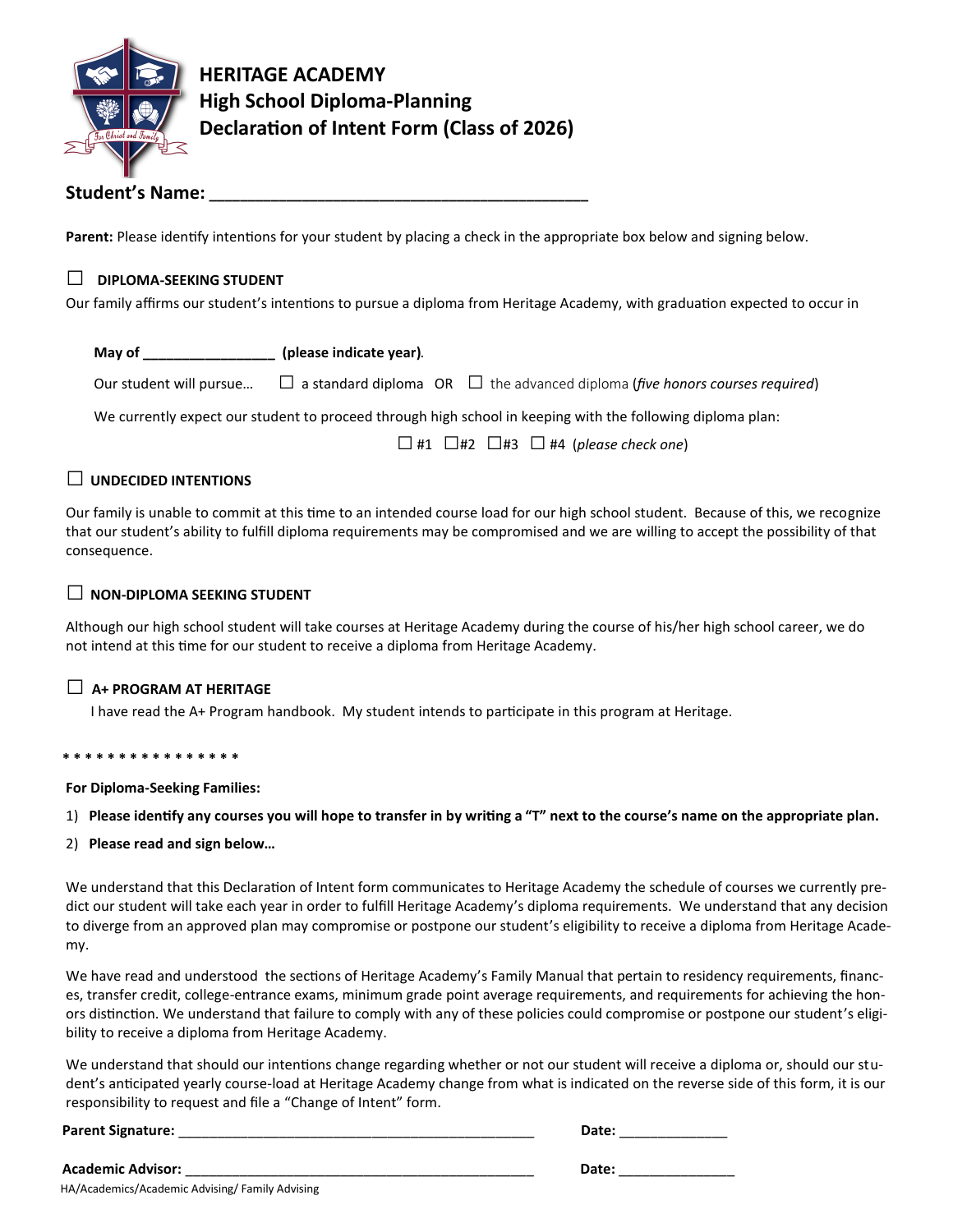| Diploma Plan #1: Standard Math and Foreign Language Track |                                                                                                              |                             |                          |                                    |  |
|-----------------------------------------------------------|--------------------------------------------------------------------------------------------------------------|-----------------------------|--------------------------|------------------------------------|--|
|                                                           | Student takes Algebra I and Spanish I in 9th grade and begins accumulating high school credit at this point. |                             |                          |                                    |  |
|                                                           | g <sup>th</sup>                                                                                              | $10^{\text{th}}$            | $11^{\text{th}}$         | $12^{th}$                          |  |
| Bible/                                                    | Bible/WV (.5)                                                                                                |                             | Bible/WV (.5)            |                                    |  |
| <b>Worldview</b>                                          | Bible/WV (.5)                                                                                                |                             | Bible/WV (.5)            |                                    |  |
|                                                           |                                                                                                              | English 10                  | Advanced Literature      | <b>Advanced Literature (H)</b>     |  |
| Language Arts                                             | English 9                                                                                                    |                             |                          | <b>OR</b> General Electives        |  |
| <b>Social Studies</b>                                     | World History and Ge-<br>ography                                                                             | U.S. History                | Government (.5)          | <b>Advanced Social Studies (H)</b> |  |
|                                                           |                                                                                                              |                             | Intro to Philosophy (.5) | <b>OR</b> General Electives        |  |
| <b>Mathematics</b>                                        | Algebra I                                                                                                    | Geometry                    | Algebra II               | Advanced Math #1* (H)              |  |
|                                                           |                                                                                                              |                             |                          | <b>OR General Electives</b>        |  |
| <b>Science</b>                                            | Physical Science                                                                                             | <b>Biology</b>              | Chemistry                | Advanced Science (H)               |  |
|                                                           |                                                                                                              |                             |                          | <b>OR</b> General Electives        |  |
|                                                           |                                                                                                              | Foreign Language II* (H)    | Health $(.5)$ z          |                                    |  |
| Other                                                     | Foreign Language I                                                                                           | <b>OR</b> General Electives | Personal Finance (.5) z  | <b>General Electives</b>           |  |
|                                                           |                                                                                                              | Fine Art (.5) $\sim$        |                          | General Elective (.5)              |  |
| Other                                                     |                                                                                                              |                             |                          |                                    |  |
|                                                           |                                                                                                              | General Elective (.5)       |                          | Fine Art (.5) $\sim$               |  |

| Diploma Plan #2: Accelerated Math Track and Standard Foreign Language |                                                                                                                 |                             |                          |                                    |  |  |
|-----------------------------------------------------------------------|-----------------------------------------------------------------------------------------------------------------|-----------------------------|--------------------------|------------------------------------|--|--|
|                                                                       | Student passed Algebra I in eighth grade and enters high school with one potential high school credit achieved. |                             |                          |                                    |  |  |
|                                                                       | g <sup>th</sup>                                                                                                 | $10^{\text{th}}$            | $11^{\text{th}}$         | $12^{th}$                          |  |  |
| Bible/                                                                | Bible/WV (.5)                                                                                                   |                             | Bible/WV (.5)            |                                    |  |  |
| Worldview                                                             | Bible/WV (.5)                                                                                                   |                             | Bible/WV (.5)            |                                    |  |  |
| <b>Language Arts</b>                                                  | English 9                                                                                                       | English 10                  | Advanced Literature      | <b>Advanced Literature (H)</b>     |  |  |
|                                                                       |                                                                                                                 |                             |                          | <b>OR</b> Language Arts Elective   |  |  |
| <b>Social Studies</b>                                                 | World History and Ge-<br>ography                                                                                | U.S. History                | Government (.5)          | <b>Advanced Social Studies (H)</b> |  |  |
|                                                                       |                                                                                                                 |                             | Intro to Philosophy (.5) | <b>OR</b> General Electives        |  |  |
| <b>Mathematics</b>                                                    | Geometry ^                                                                                                      | Algebra II                  | Advanced Math #1* (H)    | Advanced Math #2 + (H)             |  |  |
|                                                                       |                                                                                                                 |                             | OR General Electives (1) | <b>OR General Electives</b>        |  |  |
| <b>Science</b>                                                        | Physical Science                                                                                                | <b>Biology</b>              | Chemistry                | Advanced Science (H)               |  |  |
|                                                                       |                                                                                                                 |                             |                          | <b>OR</b> General Electives        |  |  |
| Other                                                                 | Foreign Language I                                                                                              | Foreign Language II* (H)    | Health $(.5)$ z          |                                    |  |  |
|                                                                       |                                                                                                                 | <b>OR</b> General Electives | Personal Finance (.5) z  |                                    |  |  |
| Other                                                                 |                                                                                                                 | Fine Art (.5) $\sim$        |                          | General Elective (.5)              |  |  |
|                                                                       |                                                                                                                 | General Elective (.5)       |                          | Fine Art (.5) $\sim$               |  |  |